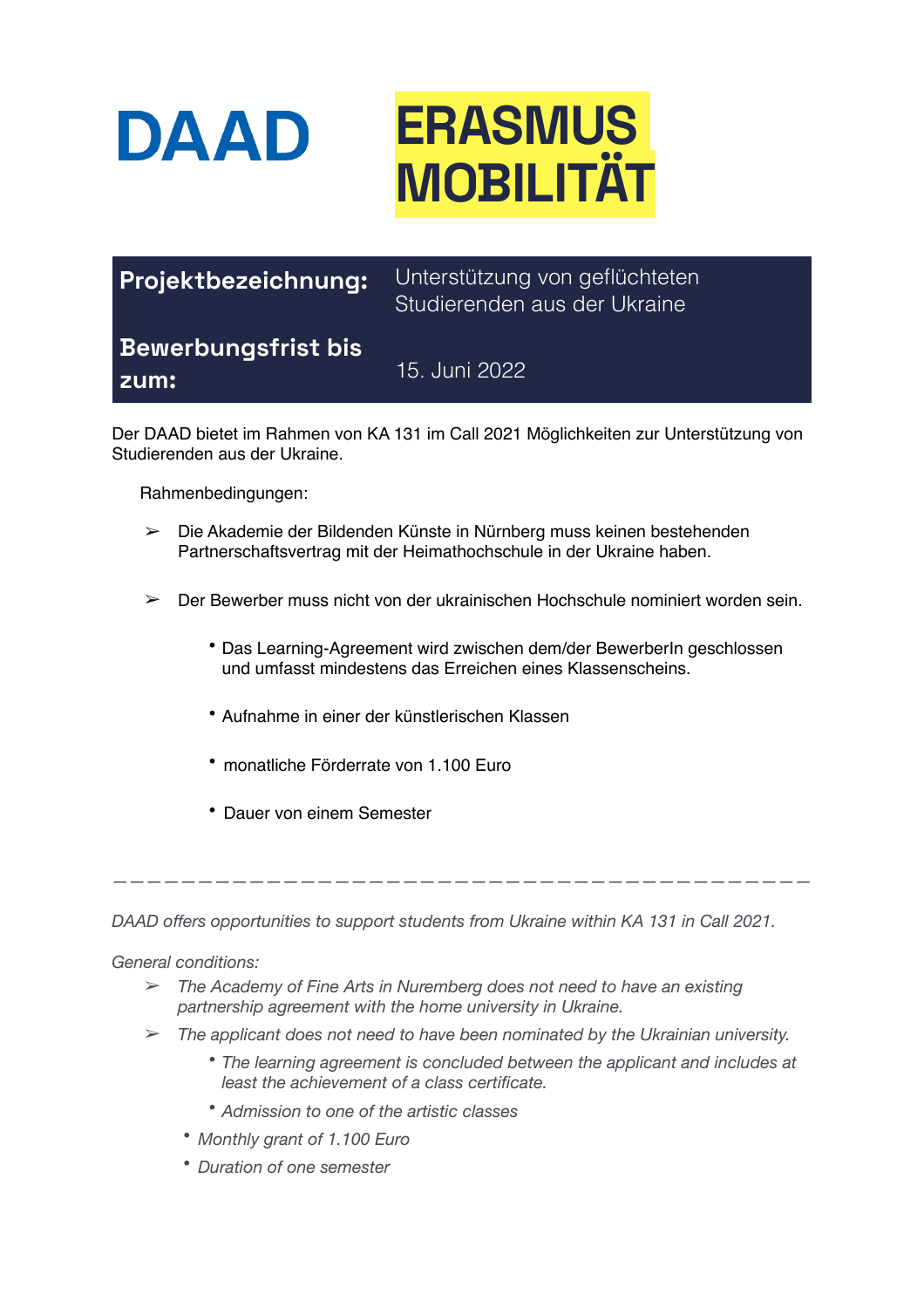

### **Welche Nachweise müssen vorgelegt werden?** /Required Documents

Nachweis über den Studierendenstatus durch eines dieser Formulare, übersetzt in englischer Sprache:

- Immatrikulationsbescheinigung
- Transcript of Records
- Bescheinigung der
- Heimathochschule

• Bescheinigung einer ukrainischen Behörde

#### Sprachnachweis über deutsch B1 und

#### Alle anderen Unterlagen siehe "Bewerbung"

*Proof of student status through one of these forms, translated into English/German Language:*

- *Certificate of Enrollment*
- *Transcript of Records*
- *Certificate of the home university*
- *Certificate of a Ukrainian authority*

*(These certificates must be translated into English)*

*Language certificate of German B1 and*

> *All other documents under "Application"*

## **Wer kann sich bewerben?** /Who can apply?

Studierende, die an einer ukrainischen Universität (kunstbezogen) immatrikuliert sind und aufgrund des russischen Angriffs aus der Ukraine geflohen sind.

*/Students who are enrolled at a Ukrainian university (art-related) and fled Ukraine due to the Russian attack.*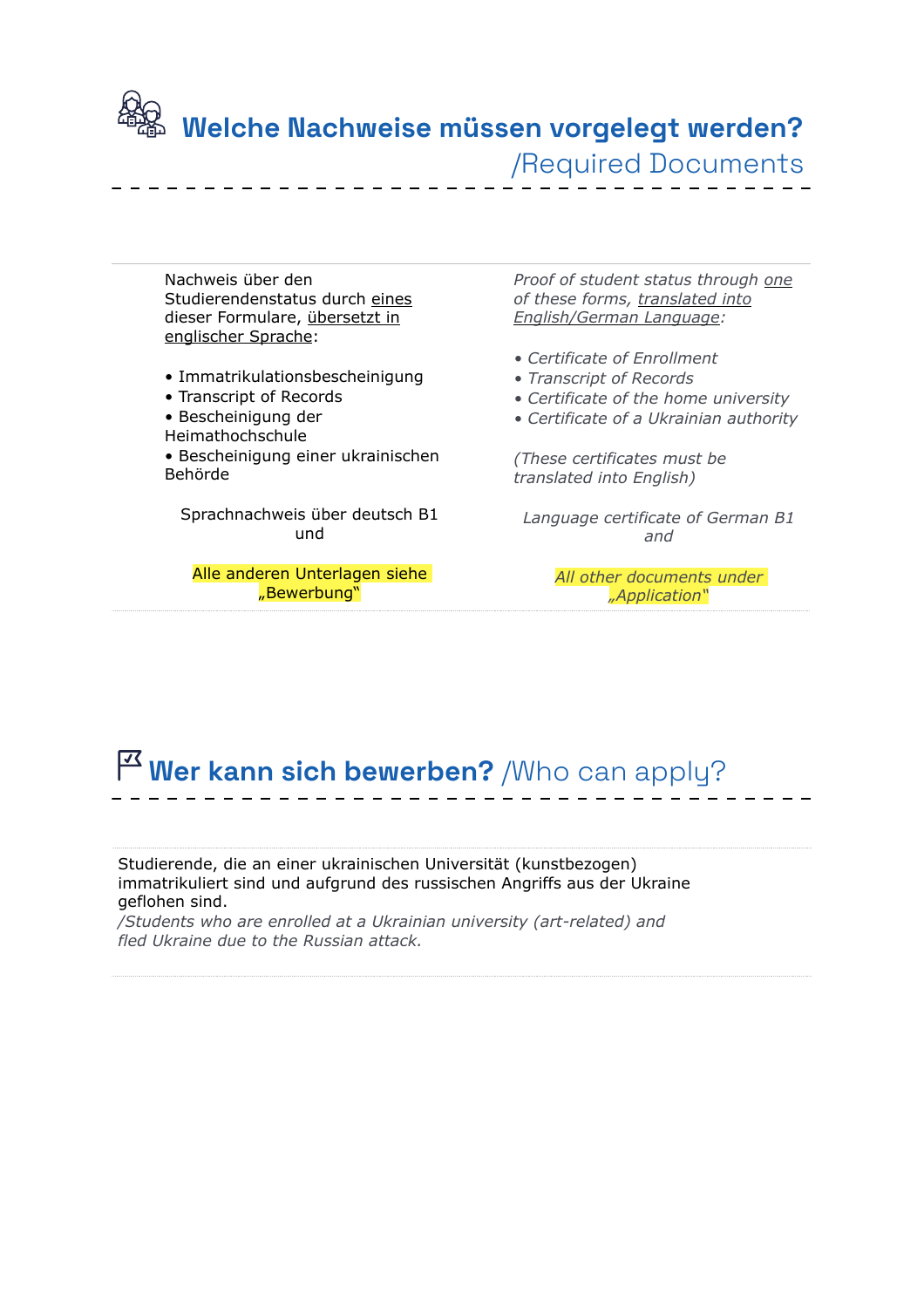# !!! **Zur Bewerbung** /Application

| <b>CONTACT AND INFORMATION</b>                                                                                                                   | Bingstr. 60<br>90480 Nürnberg<br>Germany<br>tel: +49 911 940 40                                                                                                                     | Akademie der Bildenden Künste in Nürnberg                                                                                                                                                                                                                                                                                                                                                                                                            |
|--------------------------------------------------------------------------------------------------------------------------------------------------|-------------------------------------------------------------------------------------------------------------------------------------------------------------------------------------|------------------------------------------------------------------------------------------------------------------------------------------------------------------------------------------------------------------------------------------------------------------------------------------------------------------------------------------------------------------------------------------------------------------------------------------------------|
| <b>INTERNATIONAL OFFICE</b>                                                                                                                      | <b>Claudia Rieber</b><br>tel: +49 911 9404116<br>e-mail: auslandsamt@adbk-nuernberg.de<br>(buidling 3.2)<br>Nele Gallmetzer (Tutor ERASMUS+)<br>e-mail: incomings@adbk-nuernberg.de |                                                                                                                                                                                                                                                                                                                                                                                                                                                      |
| <b>DEADLINE TO RECEIVE APPLICATIONS</b>                                                                                                          | June 15 th                                                                                                                                                                          |                                                                                                                                                                                                                                                                                                                                                                                                                                                      |
| <b>REQUIRED APPLICATION MATERIALS</b>                                                                                                            | Your application should contain:<br>• name and last name of the student<br>· date of birth, place of birth<br>• year of study<br>2) portfolio (preferably pdf)                      | We are accepting applications via postal dispatch!<br>1) motivation letter and CV (voluntary application form)<br>• name of sending school and erasmus code: D NURNBER01<br>3) document proving the knowledge of English language (level B1 or<br>higher, and other foreign languages as German)                                                                                                                                                     |
| <b>ACADEMIC INFORMATIONS</b>                                                                                                                     | Level of Study:                                                                                                                                                                     | Undergraduate, at least in the 3rd term                                                                                                                                                                                                                                                                                                                                                                                                              |
| <b>TERM DATES AND ACADEMIC</b><br><b>CALENDER</b><br><b>COURSE CATALOGUE</b><br>https://www.adbk-nuernberg.de/<br>studium/vorlesungsverzeichnis/ | winter semester:<br>summer semester:<br>teaching)<br>normally are once in a week.<br>respective professor.<br>the summer semester.                                                  | October 1st - March 31th (4 months of teaching)<br>April 1st - September 30th (4 months of<br>You can find the current lecture time in the course catalogue.<br>Exchange students can choose their courses and workshops from the<br>current course catalogue. Important are the class meetings which<br>Presentations and exams appointments are to fix out with the<br>There is a possibility to participate in the final exhibition at the end of |

\_ \_ \_ \_ \_ \_ \_ \_ \_ .

 $- - -$